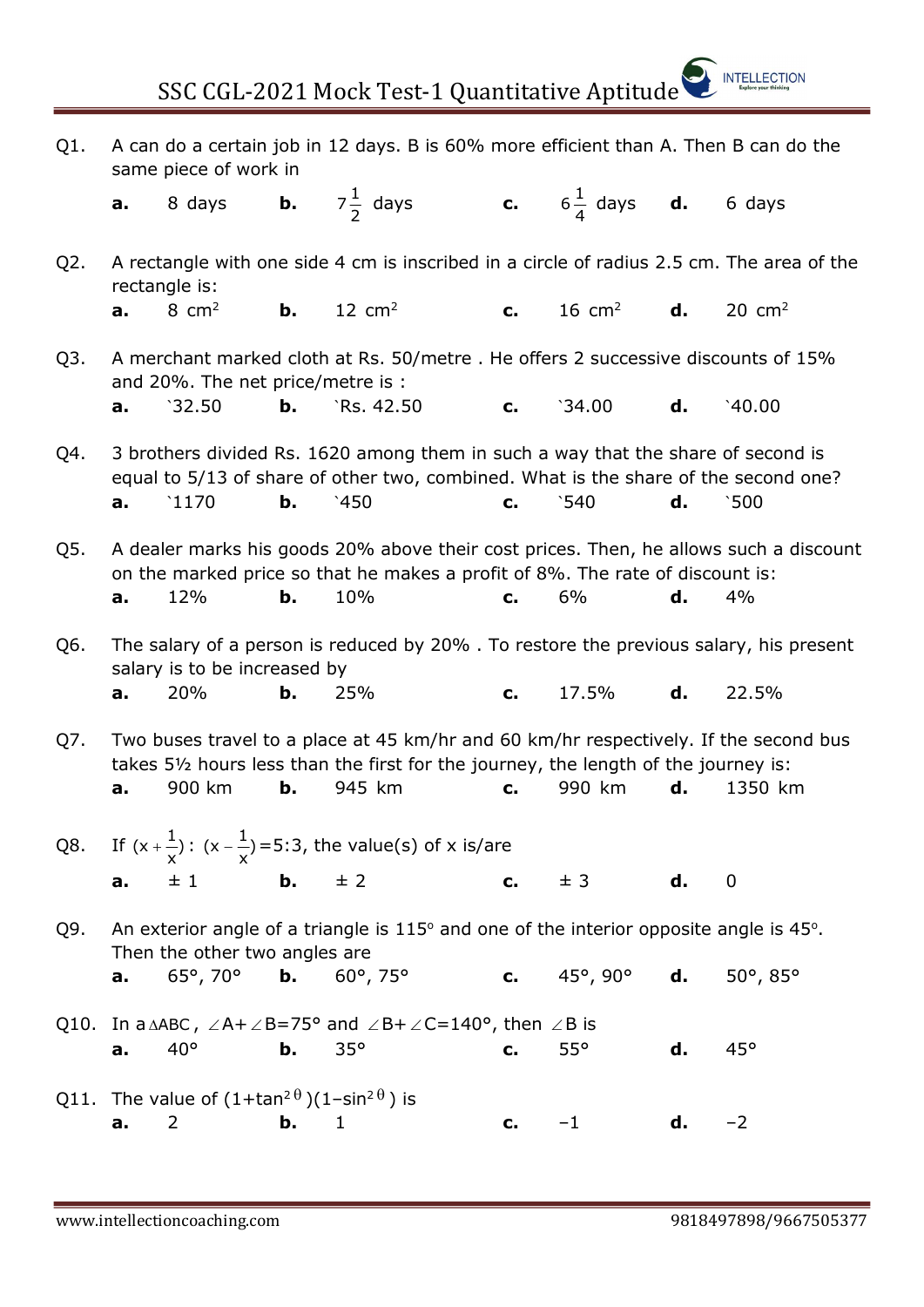| SSC CGL-2021 Mock Test-1 Quantitative Aptitude |                                                                                                                                                                                                                                                                                           |                                                                                                              |               |     |        |  |                                                                       |             |    |                                                                                                            |  |  |
|------------------------------------------------|-------------------------------------------------------------------------------------------------------------------------------------------------------------------------------------------------------------------------------------------------------------------------------------------|--------------------------------------------------------------------------------------------------------------|---------------|-----|--------|--|-----------------------------------------------------------------------|-------------|----|------------------------------------------------------------------------------------------------------------|--|--|
|                                                | а.                                                                                                                                                                                                                                                                                        | Q12. If $4x^2 - 12x + k$ is a perfect square, then the value of k is<br>2                                    | b.            | 9   |        |  | c.                                                                    | 12          | d. | 10                                                                                                         |  |  |
|                                                | a.                                                                                                                                                                                                                                                                                        | Q13. $(113^2 + 115^2 + 117^2 - 113 \times 115 - 115 - 117 - 117 \times 113)$ is equal to<br>0                | $\mathbf b$ . | 4   |        |  | c. 8                                                                  |             | d. | 12                                                                                                         |  |  |
|                                                | Q14. The average of runs scored by a cricketer in his 99 innings is 99. How many runs will<br>he have to score in his 100th innings so that his average of runs in 100 innings may be<br>100?                                                                                             |                                                                                                              |               |     |        |  |                                                                       |             |    |                                                                                                            |  |  |
|                                                | а.                                                                                                                                                                                                                                                                                        | 100<br>Q15. If rsin $\theta = 1$ , rcos $\theta = \sqrt{3}$ then the value of r <sup>2</sup> tan $\theta$    | b.            | 99  |        |  | C.                                                                    | 199         | d. | 101                                                                                                        |  |  |
|                                                | a.                                                                                                                                                                                                                                                                                        | 4 <b>b.</b> $\frac{1}{\sqrt{2}}$                                                                             |               |     |        |  | <b>c.</b> $\frac{4}{\sqrt{3}}$                                        |             |    | <b>d.</b> $4\sqrt{3}$                                                                                      |  |  |
|                                                |                                                                                                                                                                                                                                                                                           | Q16. If $p^3 - q^3 = (p - q) ((p - q)^2 + x p q)$ then value of x is<br><b>a.</b> 1 <b>b.</b> -1 <b>c.</b> 3 |               |     |        |  |                                                                       |             | d. | 2                                                                                                          |  |  |
|                                                |                                                                                                                                                                                                                                                                                           | Q17. If $(a+\frac{1}{a})^2=3$ , then the value of $a^{18}+a^{12}+a^6+1$ is                                   |               |     |        |  |                                                                       |             |    |                                                                                                            |  |  |
|                                                | a.                                                                                                                                                                                                                                                                                        | $\mathbf{b}$ , 1<br>$\overline{\phantom{a}}$ 3                                                               |               |     |        |  | $c_{\cdot}$                                                           | $\mathbf 0$ | d. | 2                                                                                                          |  |  |
|                                                | Q18. The top of a broken tree touches the ground at a distance of 15 m from its base. If the<br>tree is broken at a height of 8 m from the ground, then the actual height of the tree is<br>b.<br>20 m<br>25 <sub>m</sub><br>d.<br>17 m<br>C.<br>30 m<br>a.                               |                                                                                                              |               |     |        |  |                                                                       |             |    |                                                                                                            |  |  |
|                                                |                                                                                                                                                                                                                                                                                           | then the XY:QR will be                                                                                       |               |     |        |  |                                                                       |             |    | Q19. In $\triangle PQR$ , straight line parallel to the base QR cuts PQ at X and PR at Y. If PX: XQ = 5:6, |  |  |
|                                                | a.                                                                                                                                                                                                                                                                                        | 5:11                                                                                                         | b.            | 6:5 |        |  | c.                                                                    | 11:6        | d. | 11:5                                                                                                       |  |  |
| Q20.                                           | A man borrowed some money from a private organization at 5% simple interest per<br>annum. He lended this money to another person at 10% compound interest per<br>annum, and made a profit of Rs 26,410 in 4 years. The man borrowed                                                       |                                                                                                              |               |     |        |  |                                                                       |             |    |                                                                                                            |  |  |
|                                                | a.                                                                                                                                                                                                                                                                                        | 200000                                                                                                       |               | b.  | 150000 |  | c.                                                                    | 132050      | d. | 100000                                                                                                     |  |  |
| Q21.                                           | From two points, lying on the same horizontal line, the angles of elevation of the top of<br>the pillar are $\theta$ and $\varphi(\theta < \varphi)$ . If the height of the pillar is 'h' and the two lie on the<br>same sides of the pillar, then the distance between the two points is |                                                                                                              |               |     |        |  |                                                                       |             |    |                                                                                                            |  |  |
|                                                | a.                                                                                                                                                                                                                                                                                        | h(tan $\theta$ –tan $\varnothing$ )m                                                                         |               |     | b.     |  | $h(\cot \varnothing - \cot \theta)$ m<br>$tan \theta tan \varnothing$ |             |    |                                                                                                            |  |  |
|                                                | $h$ – tan $\varnothing$ – tan $\theta$ m<br>$h(\cot^{\theta} - \cot^{\oslash})$ m<br>d.<br>c.                                                                                                                                                                                             |                                                                                                              |               |     |        |  |                                                                       |             |    |                                                                                                            |  |  |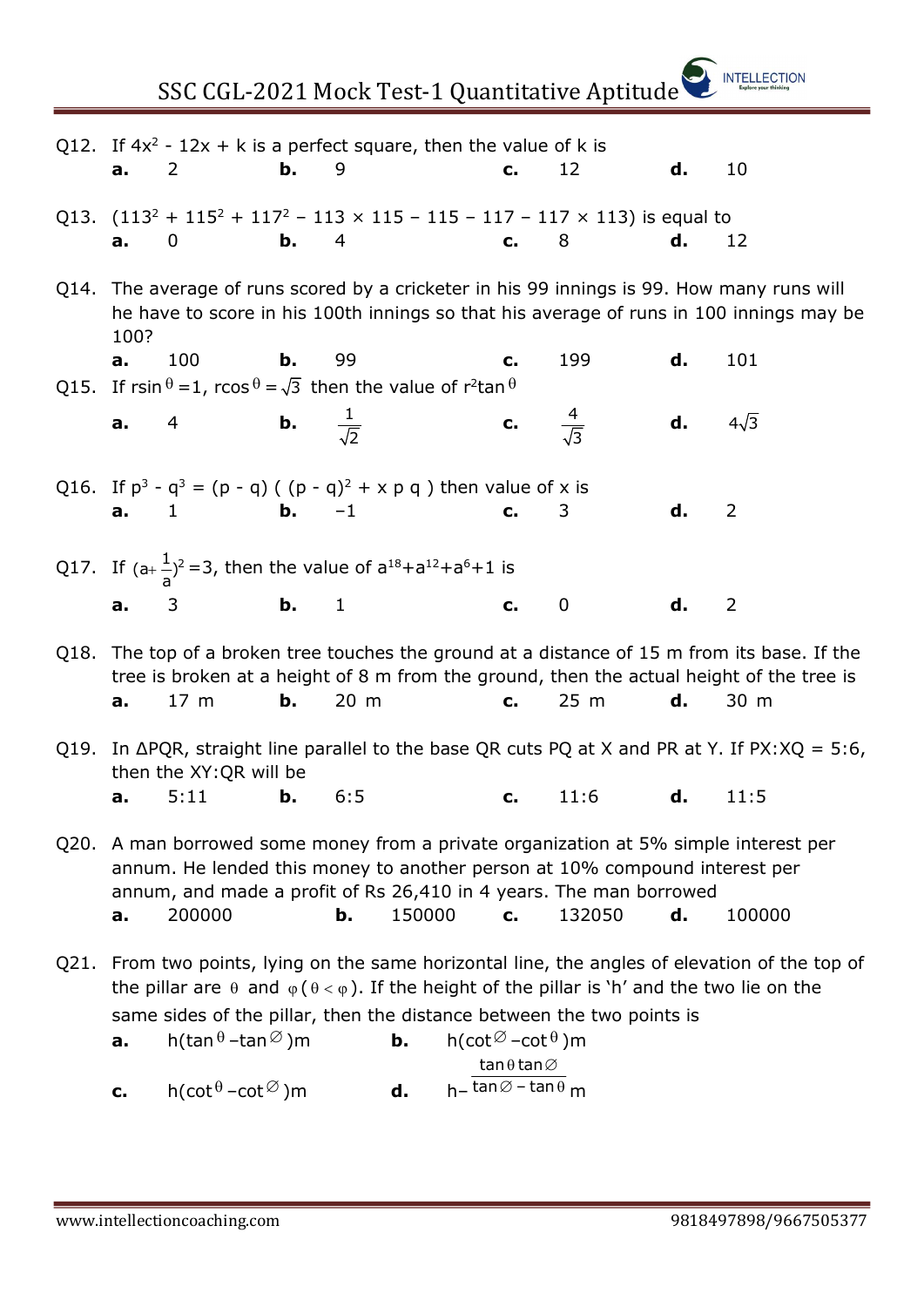Q22. The Bar graphs represents the number of road accidents due to bus and car during the years 2008 - 2013. Study the graph and answer the questions.



The total number of road accidents in the year 2009, 2011 and 2013 combined together is

**a.** 180000 **b.** 110000 **c.** 70000**d.** 160000

Q23. The Bar graphs represents the number of road accidents due to bus and car during the years 2008 - 2013. Study the graph and answer the questions.



The ratio of the road accidents due to Bus in the year 2008 to that by Car in the year 2012 is

a. 2:1 b. 1:2 c. 2:3 d. 3:4

Q24. The Bar graphs represents the number of road accidents due to bus and car during the years 2008 - 2013. Study the graph and answer the questions.